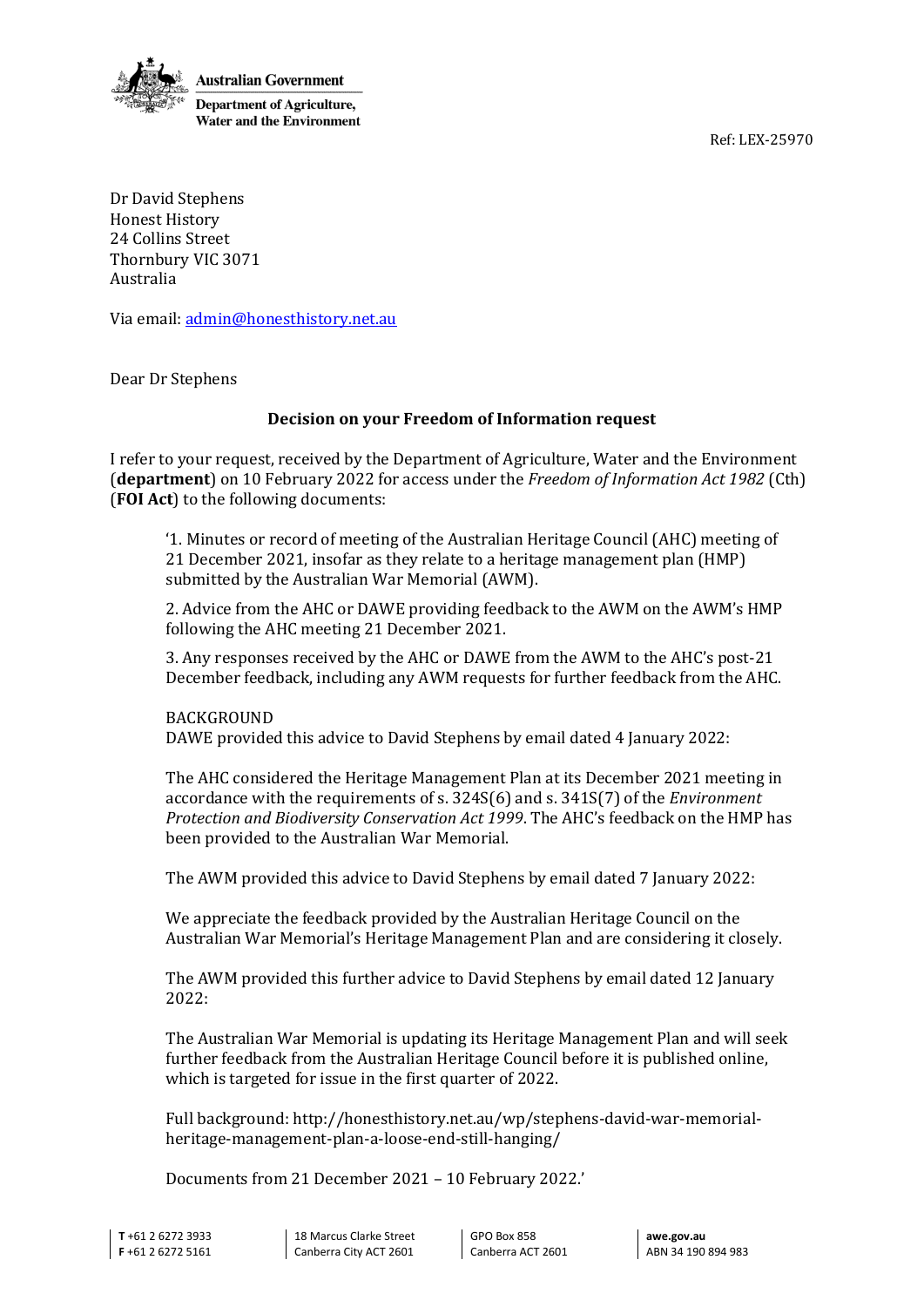### **My decision**

The department holds 6 documents (totalling 29 pages) that relate to your request.

I have decided to:

- grant you **full access** to 3 documents (documents 1, 3 and 4);
- grant you **part access** to 3 documents (documents 2, 5 and 6) with some of the content removed.

I have decided that certain parts of documents that you have requested are exempt under the FOI Act as they contain information which would, or could reasonably be expected to have a substantial adverse effect on the proper and efficient conduct of the operations of an agency.

Information has also been removed from the documents which is regarded as out of scope of your request under section 22(1)(a)(ii).

Please see the schedule at **Attachment A** to this letter for a detailed list of the documents and the reasons for my decision.

### **Charges**

On 23 February 2022, the department made a preliminary estimate of the charges applicable to your request in the amount of \$57.00. On 25 February 2022, the department received payment in full.

I have assessed the charge under Regulation 10 of the *Freedom of Information (Charges) Regulations 2019* and the cost of processing your request equalled the amount estimated. Accordingly, I have fixed the charge under this provision.

### **How we will send your documents to you**

The documents are attached.

### **You can ask for a review of my decision**

If you wish to seek an internal review, you must apply to the department within **30 days** after the day you are notified of this decision. An application for internal review must be made in writing by post to the FOI Officer or email to **foi@awe.gov.au**.

Alternatively, you may apply directly to the Office of the Australian Information Commissioner (**OAIC**) to review my decision. An application for review by the Information Commissioner must be made in writing within **60 days** after the day you are notified of this decision. You can also make a complaint to the Information Commissioner if you have concerns about how the department handled your request.

You can find information about requesting a review, making a complaint, and other information about FOI on the OAIC website [www.oaic.gov.au](http://www.oaic.gov.au/) or phone the OAIC on 1300 363 992.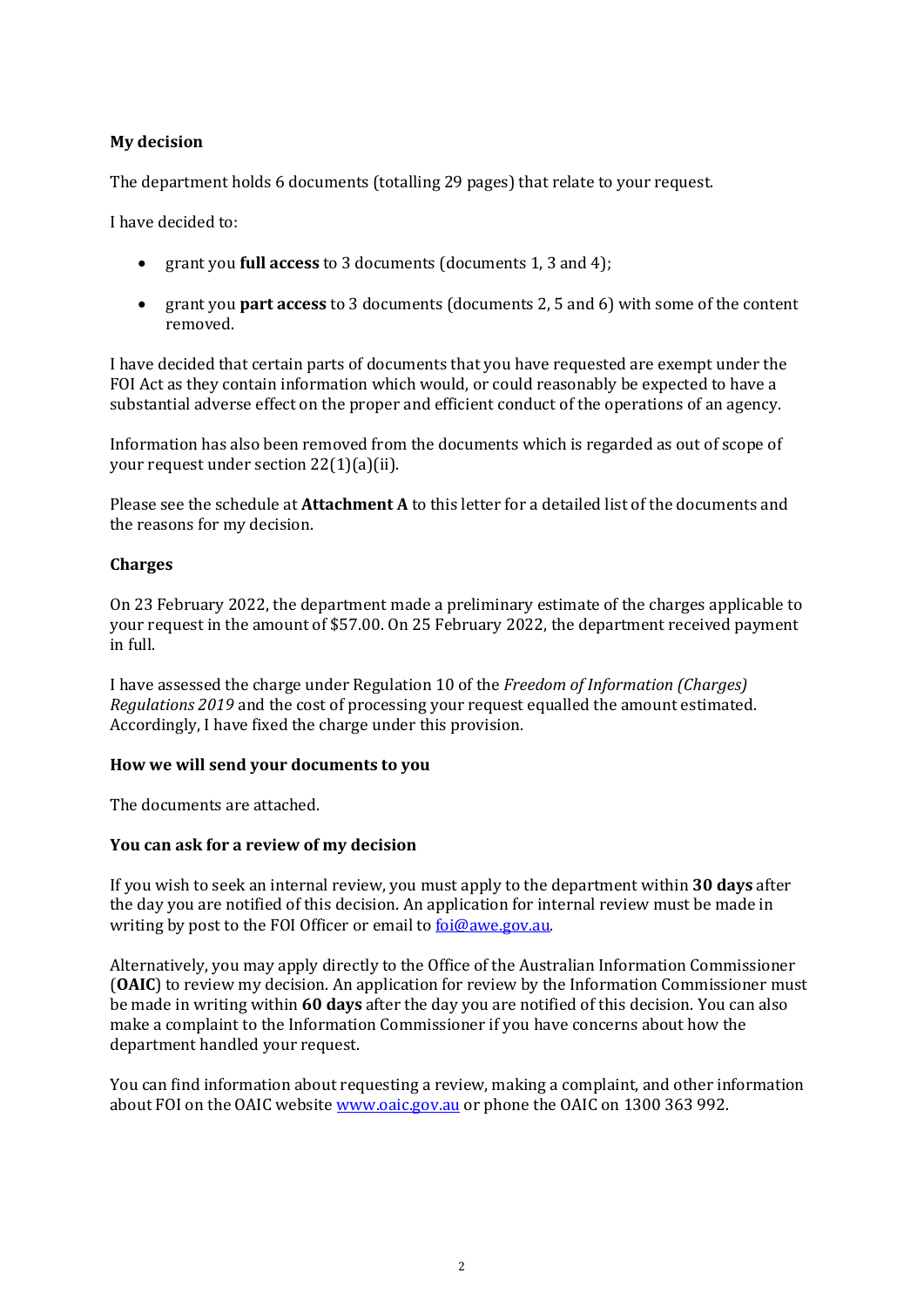### **Further assistance**

If you have any questions, please email foi@awe.gov.au.

Yours sincerely

 $\overline{\mathbf{C}}$ 

James Barker Assistant Secretary Heritage Branch

5 April 2022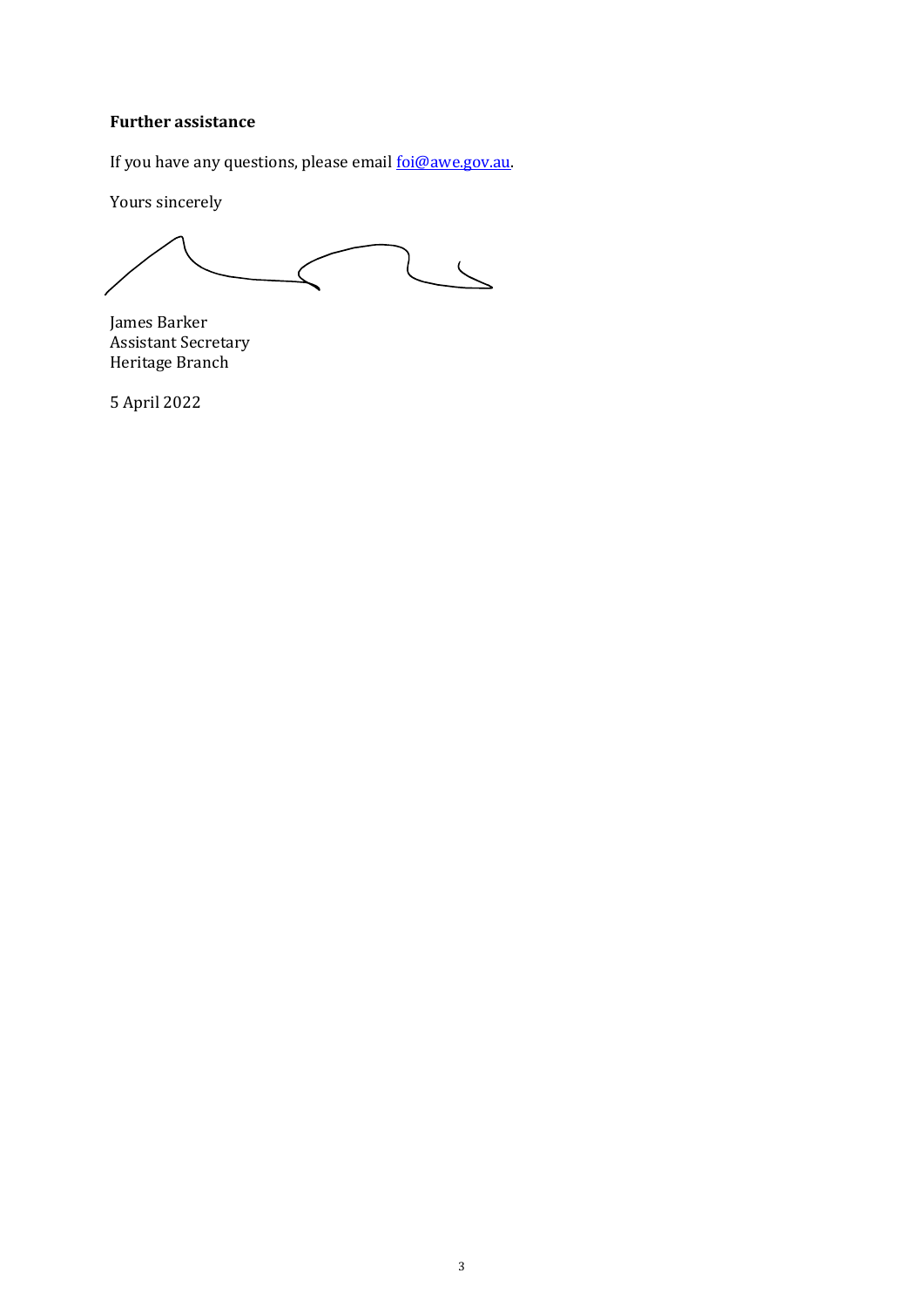

**Attachment A** 

# **LIST OF DOCUMENTS FOR RELEASE**

# **LEX-25970**

| <b>Doc</b> | <b>Pages</b> | <b>Date</b> | <b>Description</b>                                                                                                                                                                                                                                                                                                                                                                      | <b>Decision</b> | <b>Exemption</b> | <b>Comments</b>                                                                                                                                                        |
|------------|--------------|-------------|-----------------------------------------------------------------------------------------------------------------------------------------------------------------------------------------------------------------------------------------------------------------------------------------------------------------------------------------------------------------------------------------|-----------------|------------------|------------------------------------------------------------------------------------------------------------------------------------------------------------------------|
| No.        |              |             |                                                                                                                                                                                                                                                                                                                                                                                         |                 |                  |                                                                                                                                                                        |
| 1.         | $1 - 16$     | 01/12/21    | Minutes* from the Australian Heritage<br>Council Meeting dated 1-2 December 2021<br>(* Note that these minutes are marked 'draft'<br>as it is the most contemporaneous document<br>held by the Department at the date of the FOI<br>request (10 February 2022), and minutes are<br>marked in draft until endorsement by the<br>Australian Heritage Council at a subsequent<br>meeting.) | Release in full | N/A              | Pages 1-16: out of scope material deleted<br>under s $22(1)(a)(ii)$ .<br>Pages 12-13: staff details deleted under<br>s 22 (out of scope).                              |
| 2.         | 17-19        | 08/12/21    | Email correspondence between Department<br>of Agriculture Water and Environment<br>(DAWE) and Australian War Memorial                                                                                                                                                                                                                                                                   | Release in part | $s$ 47E(d)       | Pages 18-19: information in relation to<br>certain operations of agencies under<br>section 47E(d).<br>Pages 17-18: staff details deleted under<br>s 22 (out of scope). |
| 3.         | 20           | 13/12/21    | Email correspondence between DAWE and<br>Australian War Memorial                                                                                                                                                                                                                                                                                                                        | Release in full | N/A              | Page 20: staff details deleted under s 22<br>(out of scope).                                                                                                           |
| 4.         | $21 - 22$    | 10/12/21    | <b>COMMENTS BY THE HISTORIC HERITAGE</b><br>PAIR (HHP) on Revised AWM Heritage<br>Management Plan                                                                                                                                                                                                                                                                                       | Release in full | N/A              | $N/A$ .                                                                                                                                                                |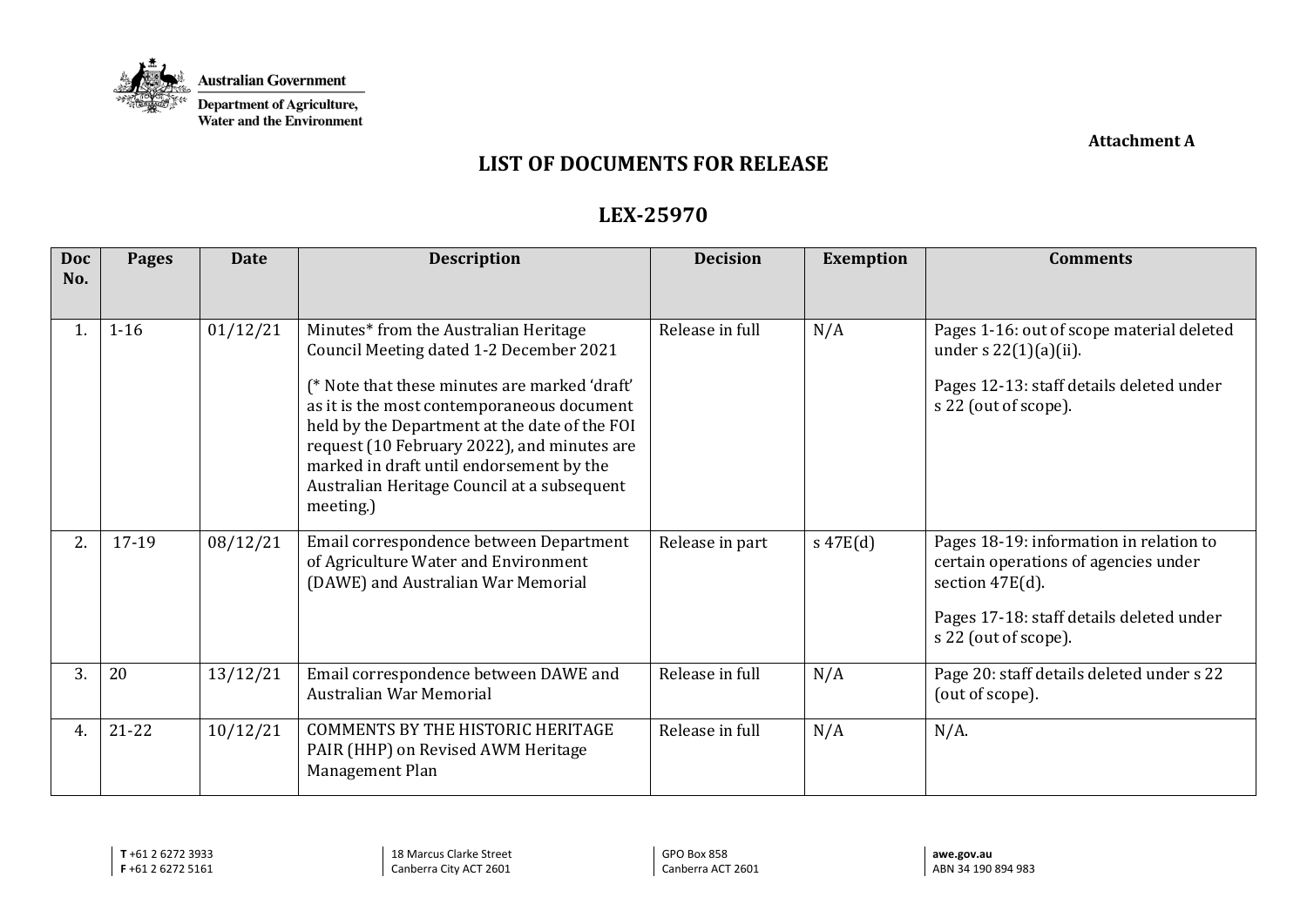| <b>Doc</b> | Pages     | Date     | <b>Description</b>                                               | <b>Decision</b> | <b>Exemption</b> | Comments                                                                                                                                                                      |
|------------|-----------|----------|------------------------------------------------------------------|-----------------|------------------|-------------------------------------------------------------------------------------------------------------------------------------------------------------------------------|
| No.        |           |          |                                                                  |                 |                  |                                                                                                                                                                               |
| 5.         | $23 - 25$ | 15/12/21 | Email Correspondence between DAWE and<br>Australian War Memorial | Release in part | $s\ 47E(d)$      | Page 24: information in relation to certain<br>operations of agencies under<br>section $47E(d)$ .<br>Pages 23-24: staff details deleted under<br>s 22 (out of scope).         |
| 6.         | 26-29     | 21/01/21 | Email correspondence between DAWE and<br>Australian War Memorial | Release in part | $s\ 47E(d)$      | Pages 26, 28-29: information in relation to<br>certain operations of agencies under<br>section $47E(d)$ .<br>Pages 26-28: staff details deleted under<br>s 22 (out of scope). |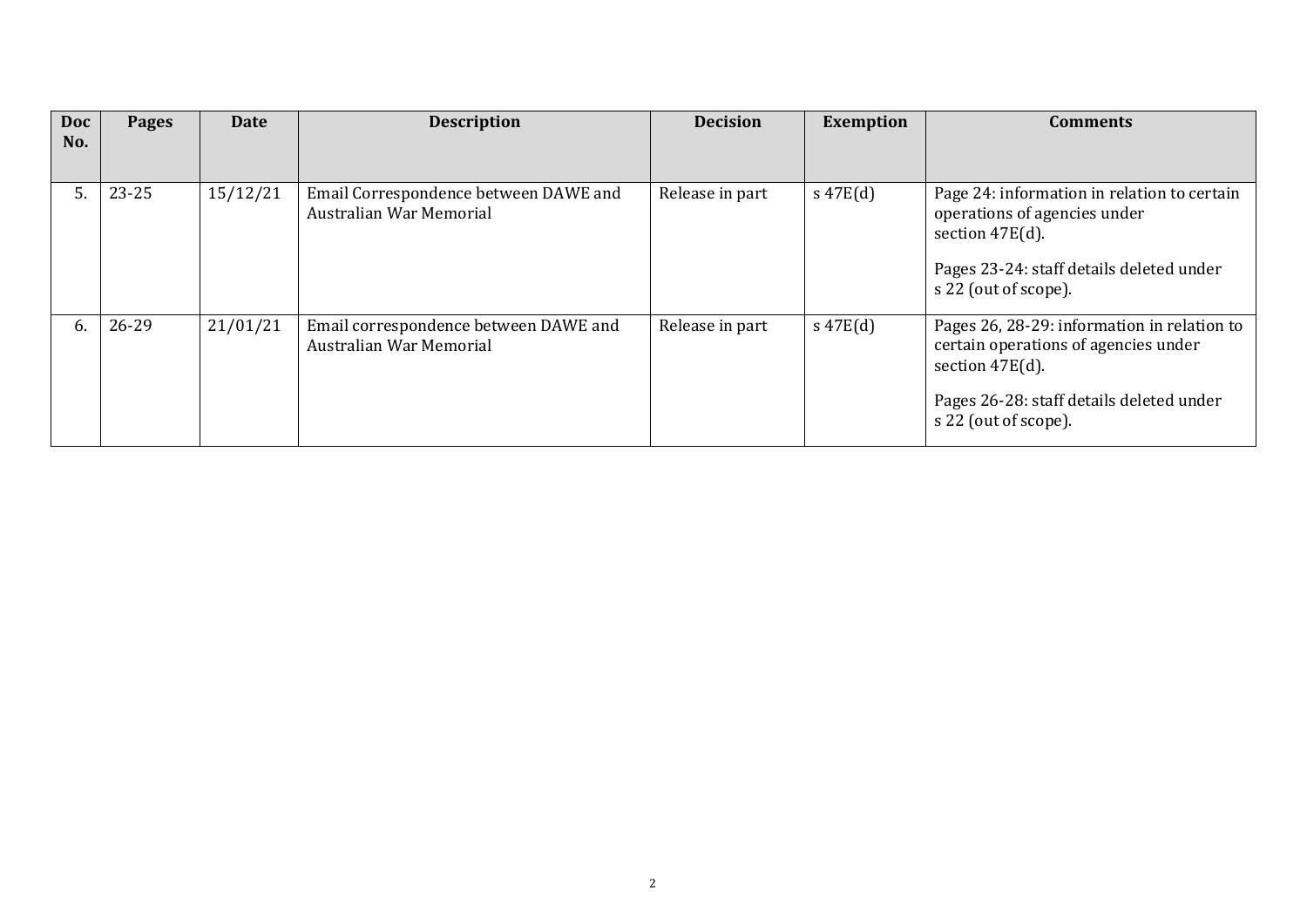## **REASONS FOR DECISION**

### **What you requested**

'1. Minutes or record of meeting of the Australian Heritage Council (AHC) meeting of 21 December 2021, insofar as they relate to a heritage management plan (HMP) submitted by the Australian War Memorial (AWM).

2. Advice from the AHC or DAWE providing feedback to the AWM on the AWM's HMP following the AHC meeting 21 December 2021.

3. Any responses received by the AHC or DAWE from the AWM to the AHC's post-21 December feedback, including any AWM requests for further feedback from the AHC.

**BACKGROUND** DAWE provided this advice to David Stephens by email dated 4 January 2022:

The AHC considered the Heritage Management Plan at its December 2021 meeting in accordance with the requirements of s. 324S(6) and s. 341S(7) of the *Environment Protection and Biodiversity Conservation Act 1999*. The AHC's feedback on the HMP has been provided to the Australian War Memorial.

The AWM provided this advice to David Stephens by email dated 7 January 2022:

We appreciate the feedback provided by the Australian Heritage Council on the Australian War Memorial's Heritage Management Plan and are considering it closely.

The AWM provided this further advice to David Stephens by email dated 12 January 2022:

The Australian War Memorial is updating its Heritage Management Plan and will seek further feedback from the Australian Heritage Council before it is published online, which is targeted for issue in the first quarter of 2022.

Full background: http://honesthistory.net.au/wp/stephens-david-war-memorialheritage-management-plan-a-loose-end-still-hanging/

Documents from 21 December 2021 – 10 February 2022.'

On 10 February 2022 the department acknowledged your request and advised you that we would not include personal details about our staff. You did not contact the department again about this. Staff details have therefore been deleted in accordance with section 22(1) of the FOI Act.

#### **What I took into account**

In reaching my decision, I took into account:

- your original request dated 10 February 2022:
- the documents that fall within the scope of your request;
- consultation with third parties about documents which contain information concerning them;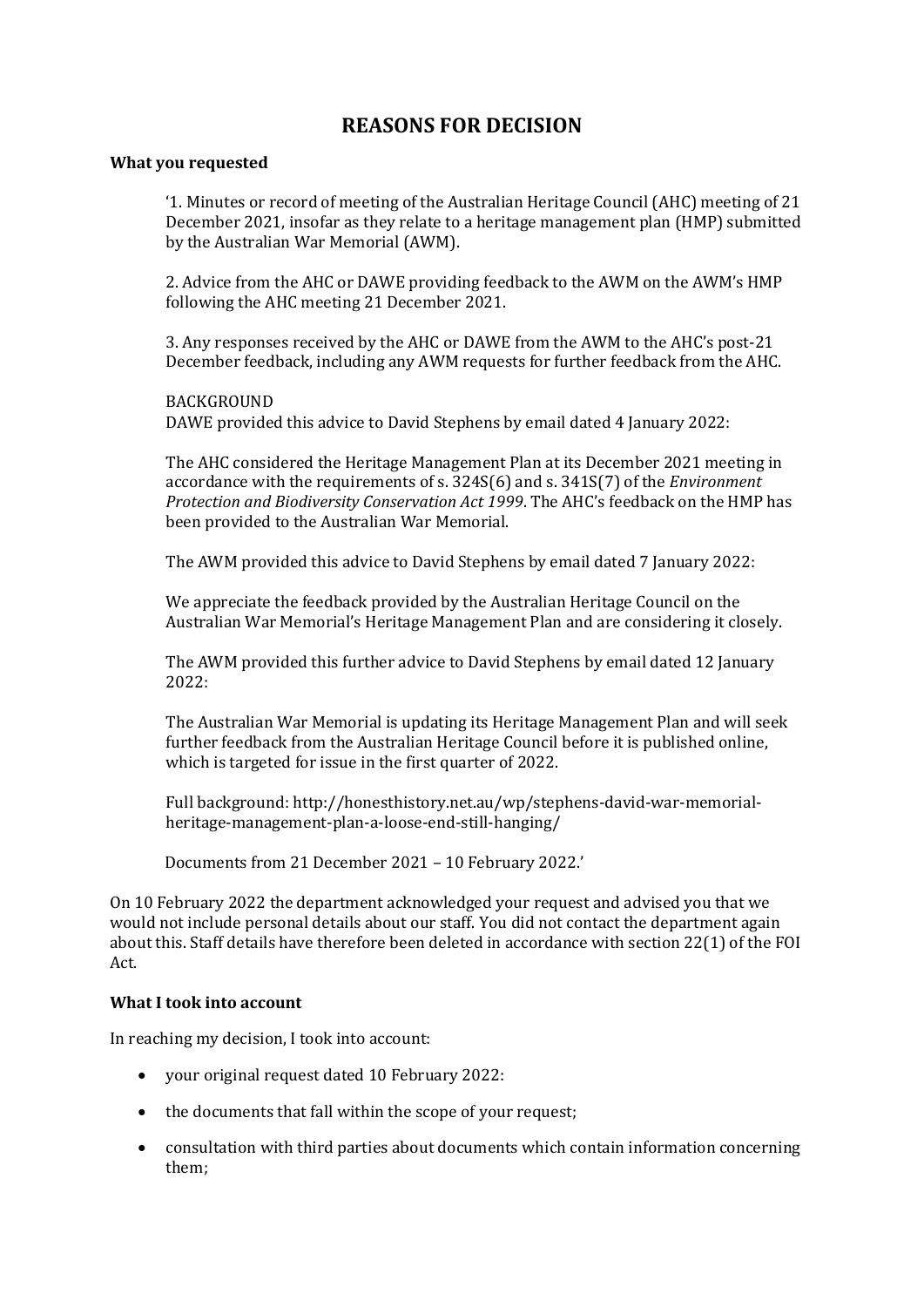- information about:
	- o the nature of the documents; and
	- o the department's operating environment and functions;
- guidelines issued by the Australian Information Commissioner under section 93A of the FOI Act (**Guidelines**);
- the FOI Act.

### **Reasons for my decision**

I am authorised to make decisions under section 23(1) of the FOI Act.

I have decided that certain parts of documents that you requested are exempt under the FOI Act. My findings of fact and reasons for deciding that an exemption applies to those documents are discussed below.

#### Section 47E(d) of the FOI Act – certain operations of agencies

I have applied the conditional exemption in section 47E(d) to documents 2, 5, and 6. Section 47E(d) of the FOI Act relevantly provides:

A document is conditionally exempt if its disclosure under this Act would, or could reasonably be expected to, do any of the following:

…

(d) have a substantial adverse effect on the proper and efficient conduct of the operations of an agency.

Paragraph 6.123 of the Guidelines provides, in relation to section 47E(d) of the FOI Act, that:

The predicted effect must bear on the agency's 'proper and efficient' operations, that is, the agency is undertaking its expected activities in an expected manner. Where disclosure of the documents reveals unlawful activities or inefficiencies, this element of the conditional exemption will not be met and the conditional exemption will not apply.

The documents are a series of emails between the department and the Australian War Memorial. The document contains hyperlinks to a secure agency document management system. I am satisfied that the material in the documents relates to the secure and efficient exchange of information within the agency.

I consider that the disclosure of this information would, or could reasonably be expected to have a substantial adverse effect on the proper and efficient conduct of this function. Specifically, the disclosure could impact the secure transmission of information in the routine conduct of work as it could allow persons outside of the Commonwealth to access secure documents. On this basis, I have decided that the information included in documents referred to in the Schedule is conditionally exempt under section 47E(d) of the FOI Act.

*Public interest considerations* 

Section 11A(5) of the FOI Act provides: